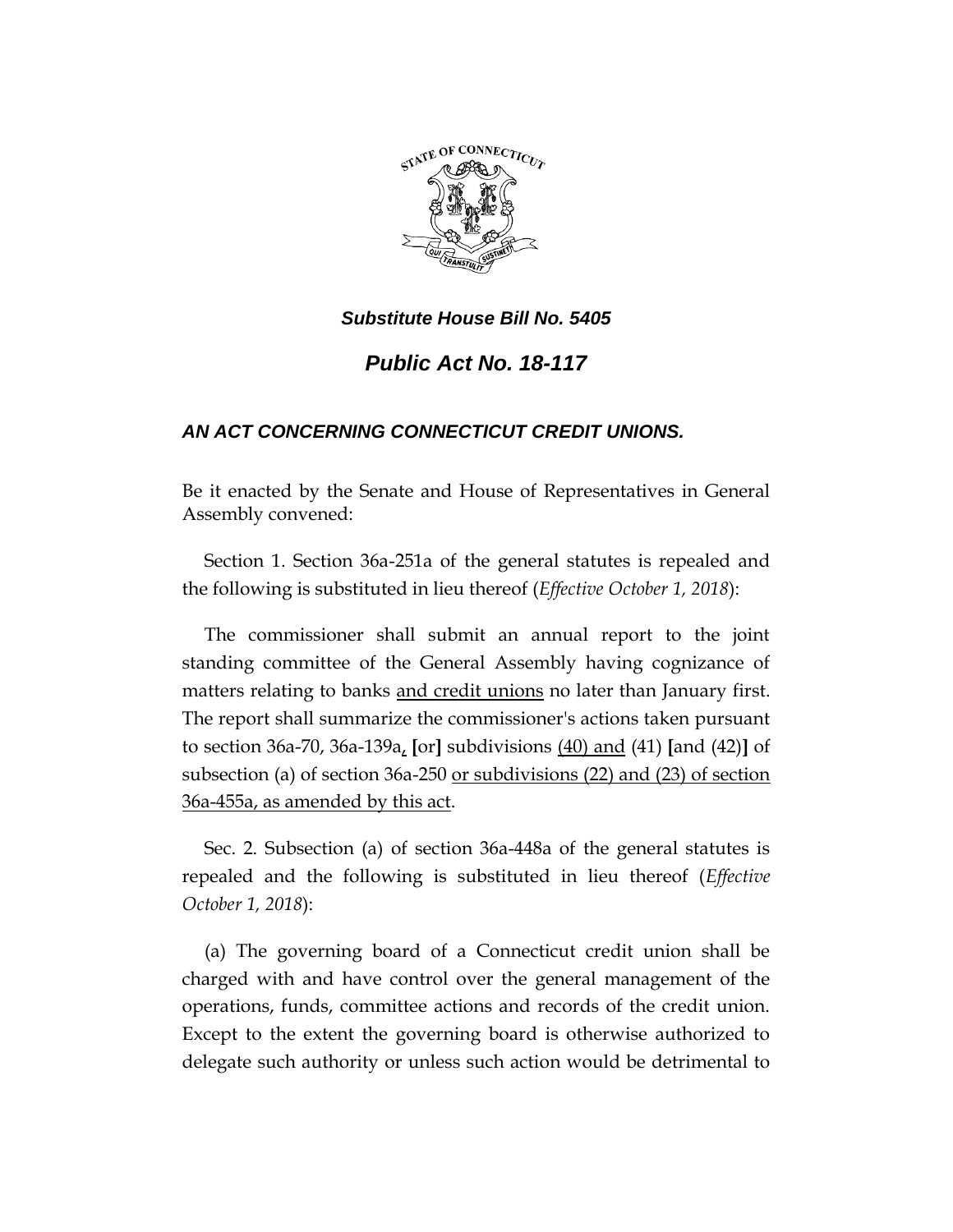the financial integrity of the Connecticut credit union, the governing board shall: (1) Establish and adopt written policies necessary to implement the powers of the credit union, which policies shall be approved and reviewed **[**on at least an annual basis**]** when amended or as otherwise required by the Connecticut Credit Union Act, including policies governing: (A) Lending in accordance with sections 36a-457a, as amended by this act, 36a-457b, as amended by this act, and 36a-458a, (B) investments in accordance with subsection (a) of section 36a-459a, as amended by this act, (C) employment and personnel, (D) funds management, (E) collections, (F) charge-offs, (G) conditions of membership, and expulsion of members in accordance with subsection (b) of section 36a-439a, (H) charitable contributions, and (I) conflicts of interest in accordance with sections 36a-454b and 36a-458a; (2) make adequate provision for an allowance for investment losses account in accordance with generally accepted accounting principles and for an allowance for a loan and lease losses account in accordance with generally accepted accounting principles and section 36a-441a; (3) declare dividends in accordance with sections 36a-441a and 36a-456c; (4) authorize interest refunds to members; (5) determine the maximum amount of shares that a member may own; (6) establish different classes of share accounts, including special purpose accounts, classified according to different rights and restrictions; (7) appoint and authorize members of senior management to conduct and supervise the business of the Connecticut credit union and to approve all usual expenditures incident to the conduct of the business of the Connecticut credit union; (8) cause to be obtained and maintained in full force and effect at all times the bond required by subsection (e) of section 36a-437a, and subsection (b) of section 36a-442a; (9) approve loans in accordance with the bylaws of the Connecticut credit union and cause to be prepared each month and maintained on file in the main office of the Connecticut credit union a list of all delinquent loans; (10) authorize any extraordinary expenditures necessary or appropriate for the conduct of the business of the Connecticut credit union; (11) establish a

*Public Act No. 18-117 2 of 13*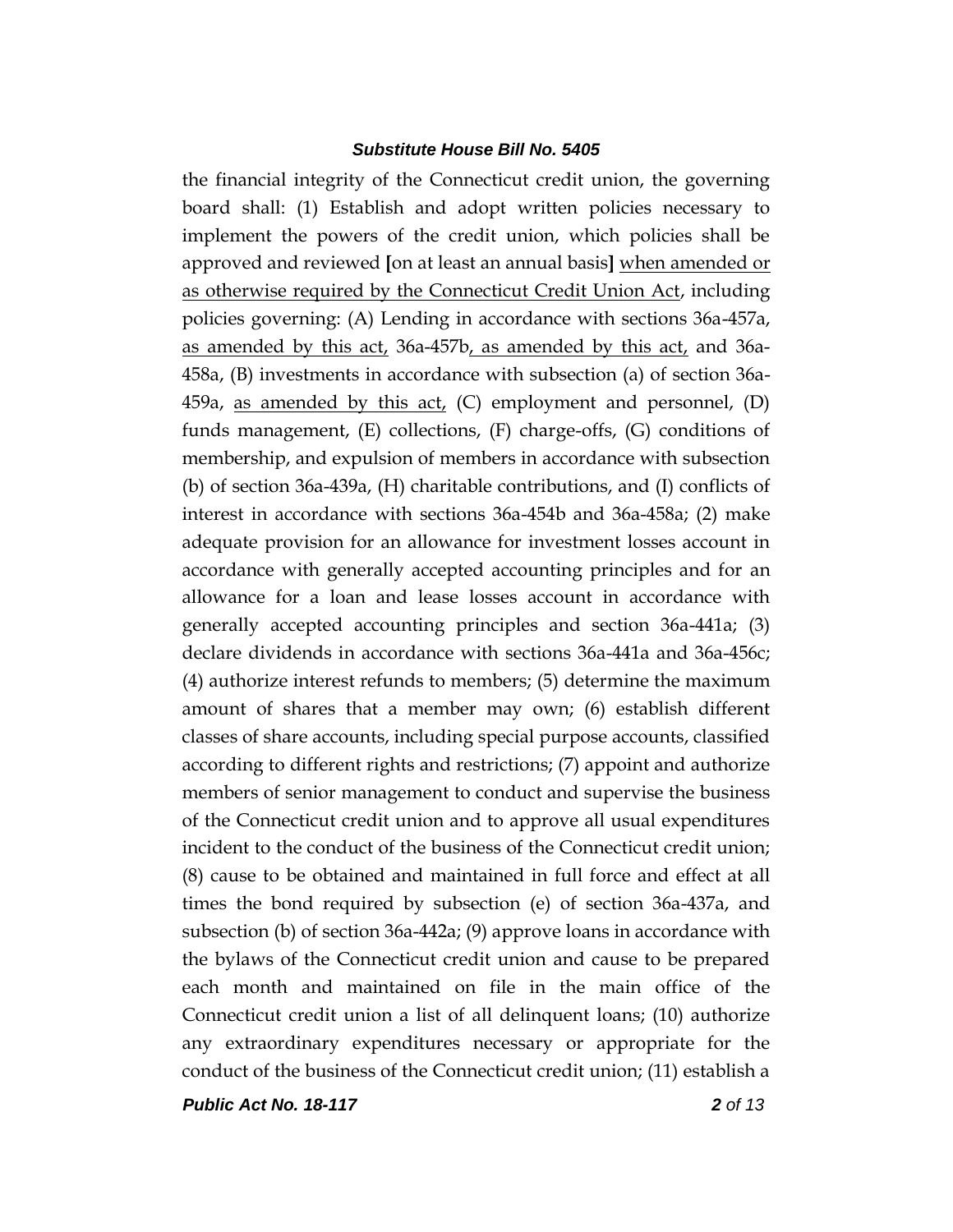supervisory committee and appoint its members and may establish and appoint members to other committees consistent with its bylaws to carry out the business of the credit union, which committees shall keep complete minutes of all actions taken; (12) fill any vacancies that may arise among the directors, senior management or members of board-appointed committees, in accordance with this section and in the manner provided in the bylaws; and (13) exercise such other authority and perform such other duties as prescribed by sections 36a-435a to 36a-472a, inclusive, and the bylaws.

Sec. 3. Section 36a-440a of the general statutes is repealed and the following is substituted in lieu thereof (*Effective October 1, 2018*):

(a) A Connecticut credit union shall hold an annual meeting as provided in its bylaws. Special meetings of members shall be held as provided in the bylaws and shall be called by the governing board at the request of a majority of the governing board, at the written request of the supervisory committee, or ten per cent of the members of the credit union or such lesser percentage of such members as provided in the bylaws.

(b) Notice of each annual or special meeting shall be given to each member in writing, which may include electronic means, by the secretary at least ten days prior to the annual or special meeting. In the case of a special meeting, the notice shall clearly state the purpose of the meeting and the matters that will be considered.

(c) (1) Each member in good standing shall have a single vote at all meetings notwithstanding the number of shares or number of accounts that such member holds.

(2) A member may not vote or hold office if the member is less than eighteen years of age.

*Public Act No. 18-117 3 of 13* (3) Unless provided otherwise in the bylaws, a member entitled to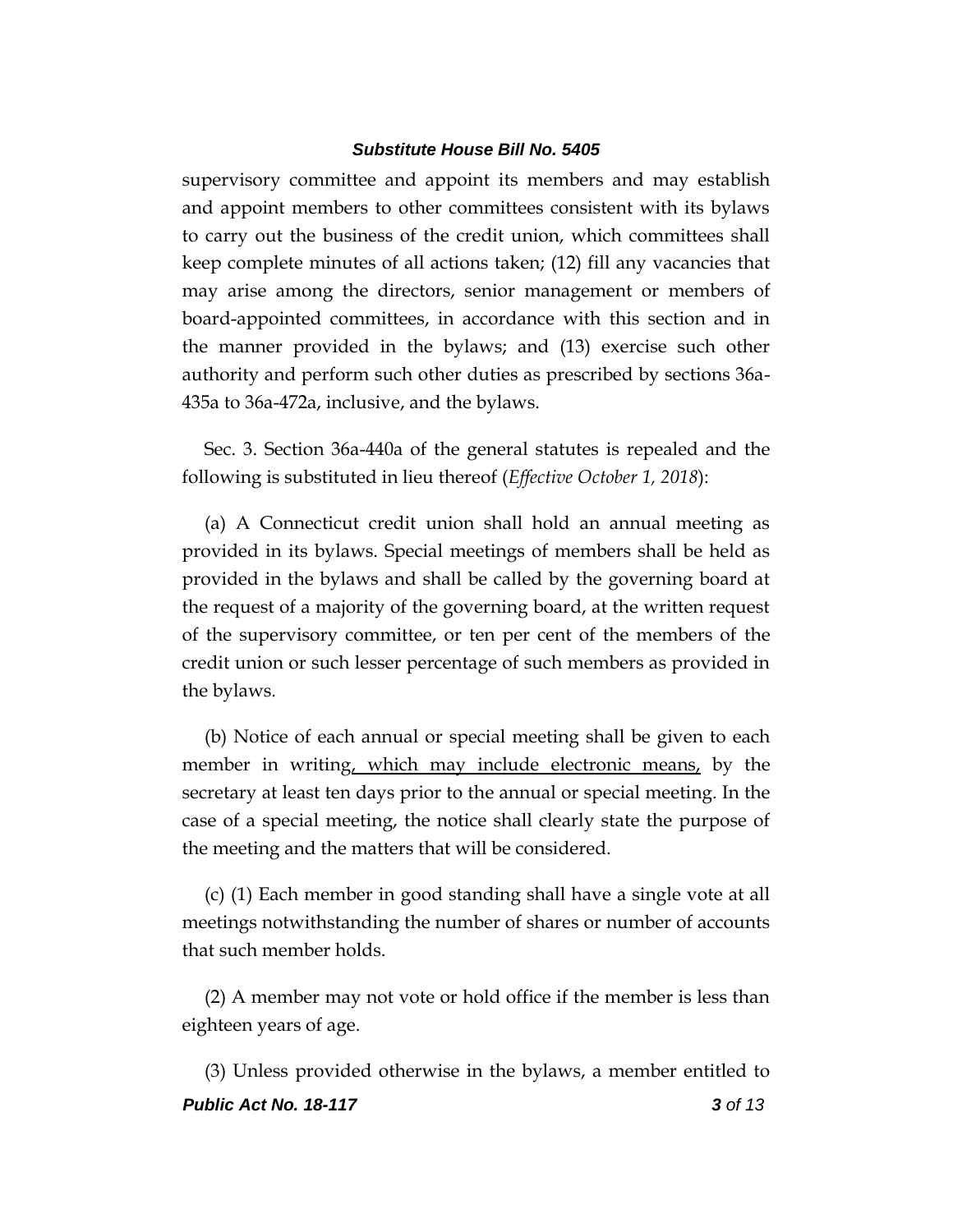vote may vote in person, by proxy, by electronic means or by mail ballot.

Sec. 4. Section 36a-455a of the general statutes is repealed and the following is substituted in lieu thereof (*Effective October 1, 2018*):

A Connecticut credit union may:

(1) Transact a general credit union business and exercise by its governing board or duly authorized members of senior management, subject to applicable law, all such incidental powers as are consistent with its purposes. The express powers authorized for a Connecticut credit union under this section do not preclude the existence of additional powers deemed to be incidental to the transaction of a general credit union business pursuant to this subdivision;

(2) (A) Issue shares to its members and receive payments on shares from its members and from those nonmembers specified in subsection (e) of section 36a-456a, subject to the provisions of sections 36a-290 to 36a-297, inclusive, 36a-330 to 36a-338, inclusive, and 36a-456a, (B) receive deposits of members and nonmembers subject to provisions of sections 36a-456a and 36a-456b, (C) reduce the amount of its member and nonmember shares and deposits, (D) expel members and cancel shares in accordance with section 36a-439a, and (E) provide check cashing and wire and electronic transfer services to nonmembers who are within such credit union's field of membership;

(3) Make and use its best efforts to make secured and unsecured loans and other extensions of credit to its members in accordance with section 36a-265 and sections 36a-457a, as amended by this act, 36a-457b, as amended by this act, and 36a-458a;

(4) Invest its funds in accordance with section 36a-459a, as amended by this act;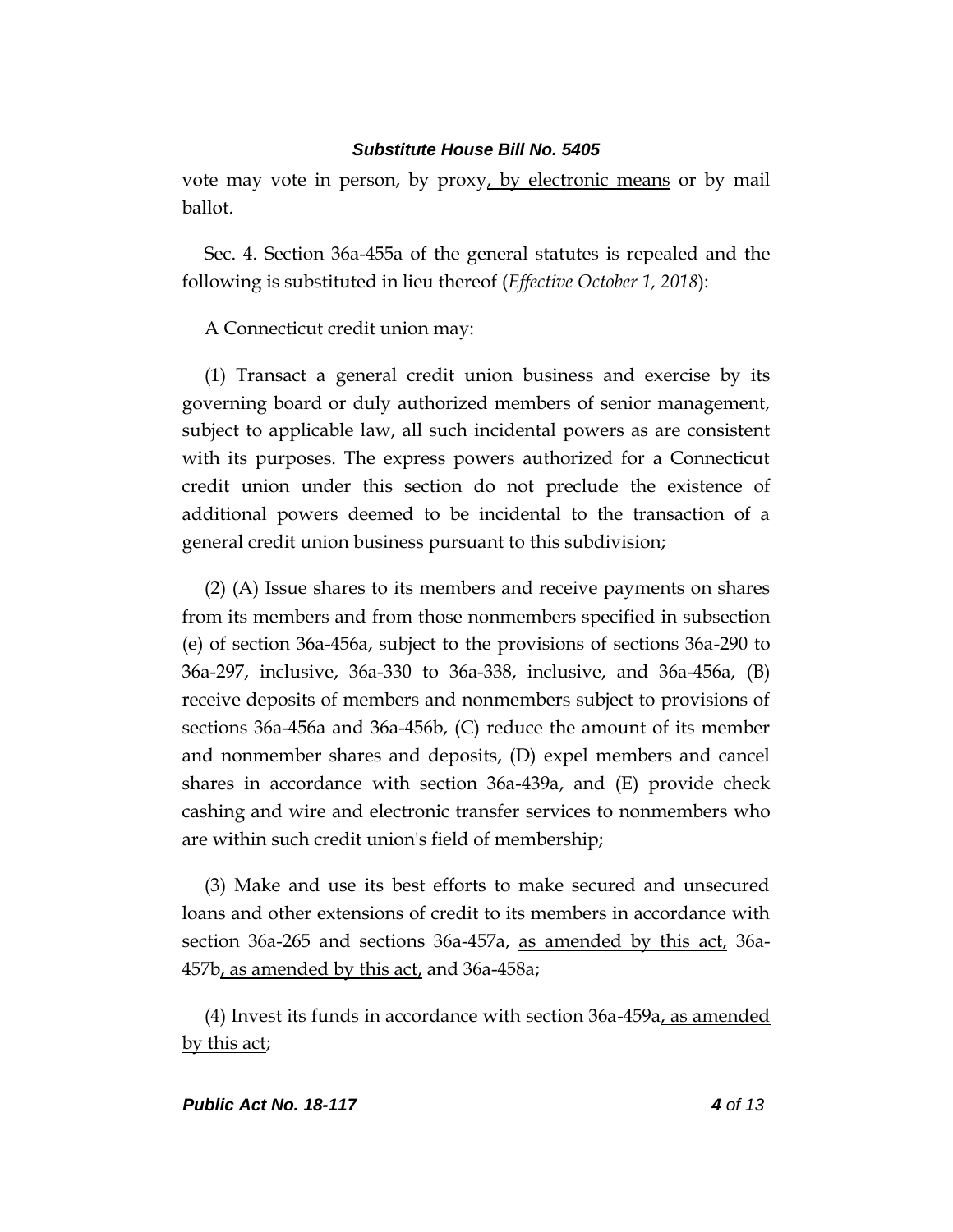(5) Declare and pay dividends in accordance with sections 36a-441a and 36a-456c, and pay interest refunds to borrowers;

(6) Act as a finder or agent for the sale of insurance and fixed and variable rate annuities directly, sell insurance and such annuities indirectly through a Connecticut credit union service organization, or enter into arrangements with third-party marketing organizations for the sale by such third-party marketing organizations of insurance or such annuities on the premises of the Connecticut credit union or to members of the Connecticut credit union, provided: (A) Such insurance and annuities are issued or purchased by or from an insurance company licensed in accordance with section 38a-41; and (B) the Connecticut credit union, Connecticut credit union service organization or third-party marketing organization, and any officer and employee thereof, shall be licensed as required by section 38a-769 before engaging in any of the activities authorized by this subdivision. As used in this subdivision, "annuities" and "insurance" have the same meanings as set forth in section 38a-41, except that "insurance" does not include title insurance. The provisions of this subdivision do not authorize a Connecticut credit union or Connecticut credit union service organization to underwrite insurance or annuities;

(7) Borrow money to an amount not exceeding fifty per cent of the total assets of the Connecticut credit union provided the credit union shall give prior notice to the commissioner in writing of its intention to borrow amounts in excess of thirty-five per cent of its total assets;

(8) Act as fiscal agent for the federal government, this state or any agency or political subdivision thereof;

(9) Provide loan processing, loan servicing, member check and money order cashing services, disbursement of share withdrawals and loan proceeds, money orders, internal audits, automated teller machine services, ACH and wire transfer services, prepaid debit cards,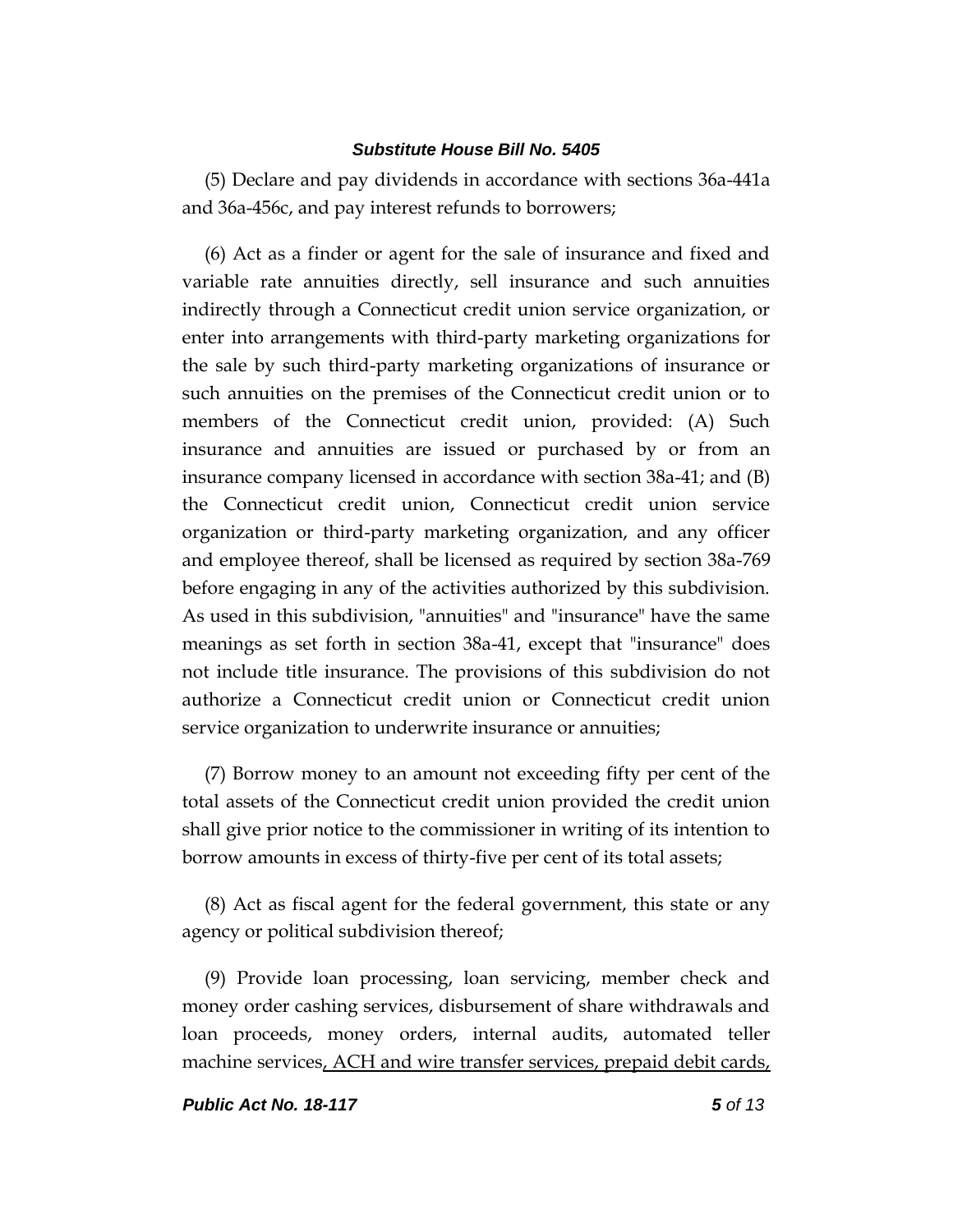payroll cards, digital wallet services, coin and currency services, remote deposit capture services, electronic banking and other similar services to other Connecticut credit unions, federal credit unions, federally insured financial institutions and out-of-state credit unions;

(10) Provide finder services to its members, including the offering of third party products and services through the sale of advertising space on its web site, account statements and receipts, and the sale of statistical or consumer financial information to outside vendors in accordance with sections 36a-40 to 36a-45, inclusive, in order to facilitate the sale of such products to the members of such Connecticut credit union;

(11) With the prior approval of the commissioner, exercise fiduciary powers;

(12) Maintain and rent safe deposit boxes within suitably constructed vaults, provided the Connecticut credit union has adequate insurance coverage for losses related to such rental;

(13) Provide certification services, including notary services, signature guaranties, certification of electronic signatures and share draft certifications;

(14) Act as agent (A) in the collection of taxes for any qualified treasurer of any taxing district or qualified collector of taxes, or (B) for any electric distribution, gas, water or telephone company operating within this state in receiving moneys due such company for utility services furnished by it;

(15) Issue and sell securities which (A) are guaranteed by the Federal National Mortgage Association or any other agency or instrumentality authorized by state or federal law to create a secondary market with respect to extensions of credit of the type originated by the Connecticut credit union, or (B) subject to the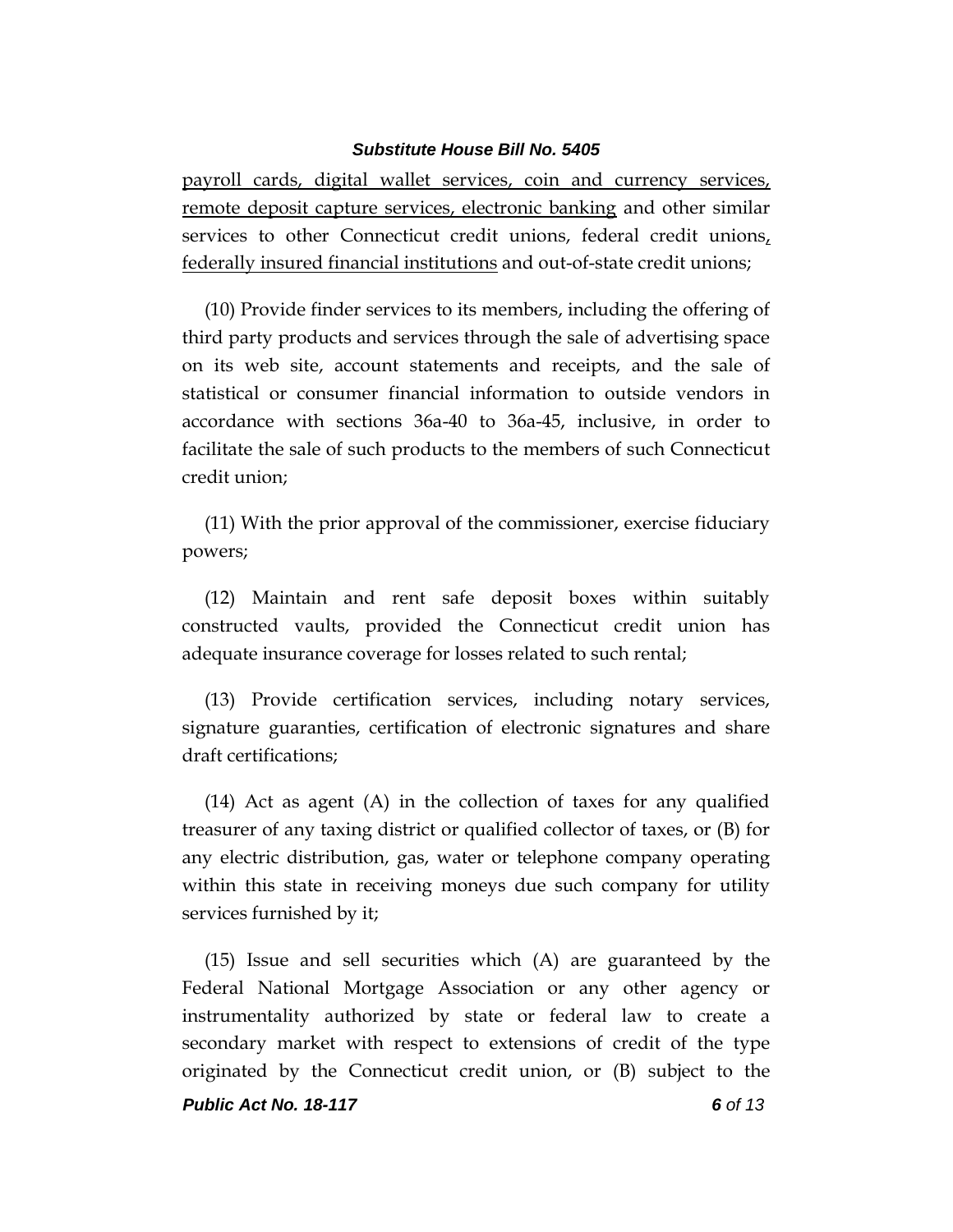approval of the commissioner, relate to extensions of credit originated by the Connecticut credit union and are guaranteed or insured by a financial guaranty insurance company or comparable private entity;

(16) Establish a charitable fund, either in the form of a charitable trust or a nonprofit corporation to assist in making charitable contributions, provided (A) the trust or nonprofit corporation is exempt from federal income taxation and may accept charitable contributions under Section 501 of the Internal Revenue Code of 1986, or any subsequent corresponding internal revenue code of the United States, as from time to time amended, (B) the trust or nonprofit corporation's operations are disclosed fully to the commissioner upon request, and (C) the trust department of the credit union or one or more directors or members of senior management of the credit union act as trustees or directors of the fund;

(17) In the discretion of a majority of its governing board, make contributions or gifts to or for the use of any corporation, trust or community chest, fund or foundation created or organized under the laws of the United States or of this state and organized and operated exclusively for charitable, educational or public welfare purposes, or of any hospital which is located in this state and which is exempt from federal income taxes and to which contributions are deductible under Section 501(c) of the Internal Revenue Code of 1986, or any subsequent corresponding internal revenue code of the United States, as from time to time amended;

(18) Subject to the provisions of section 36a-455b, sell, pledge or assign any or all of its outstanding extensions of credit to any other lending institution, credit union service organization or quasigovernmental entity and any government-sponsored enterprise, and act as collecting, remitting and servicing agent in connection with any such extension of credit and charge for its acts as agent. Any such credit union may purchase the minimum amount of capital stock of

*Public Act No. 18-117 7 of 13*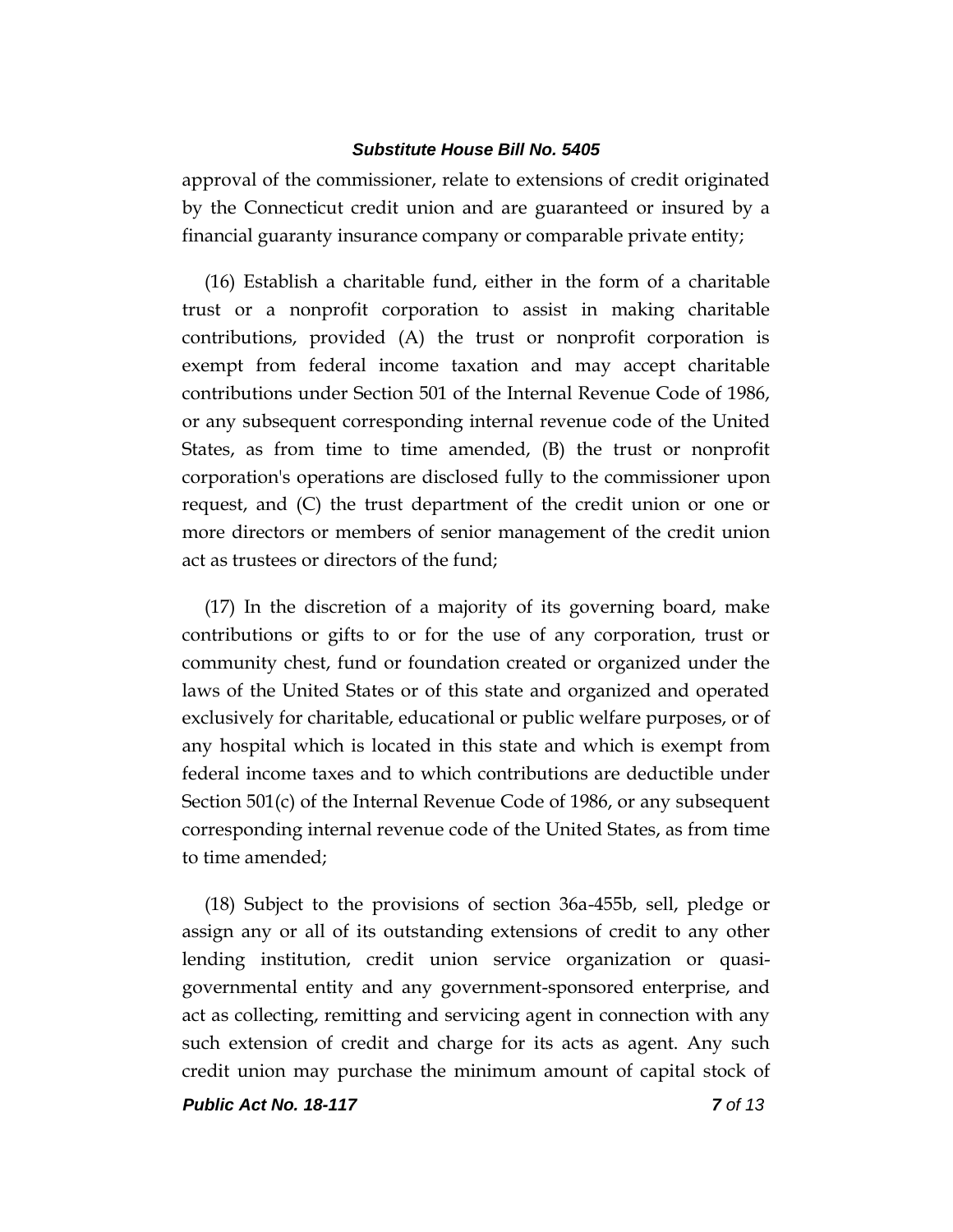such entity or enterprise if required by that entity or enterprise to be purchased in connection with the sale, pledge or assignment of extensions of credit to that entity or enterprise and may hold and dispose of such stock, provided that with respect to purchases of stock of a credit union service organization, the Connecticut credit union shall not exceed the limitations of section 36a-459a, as amended by this act. A Connecticut credit union may purchase one or more outstanding extensions of credit from any other lending institution and any federally-recognized Native American tribe, provided there exists a formal written agreement with tribal government to permit the credit union to service and collect on such extensions of credit;

(19) Subject to the provisions of section 36a-455b, sell a participating interest in any or all of its outstanding extensions of credit to and purchase a participating interest in any or all of the outstanding extensions of credit of any financial institution or credit union service organization pursuant to an appropriate written participation and servicing agreement to be signed by all parties involved in such transaction;

(20) With the approval of the commissioner, join the Federal Home Loan Bank System and borrow funds as provided under federal law;

(21) Subject to the provisions of section 36a-455b, sell all or part of its assets, other than extensions of credit, to other lending institutions, purchase all or part of the assets, other than extensions of credit, of other lending institutions, and assume all or part of the shares and the liabilities of any other credit union or out-of-state credit union;

(22) With the prior written approval of the commissioner, engage in closely related activities, unless the commissioner determines that any such activity shall be conducted by a credit union service organization of the Connecticut credit union, utilizing such organizational, structural or other safeguards as the commissioner may require, in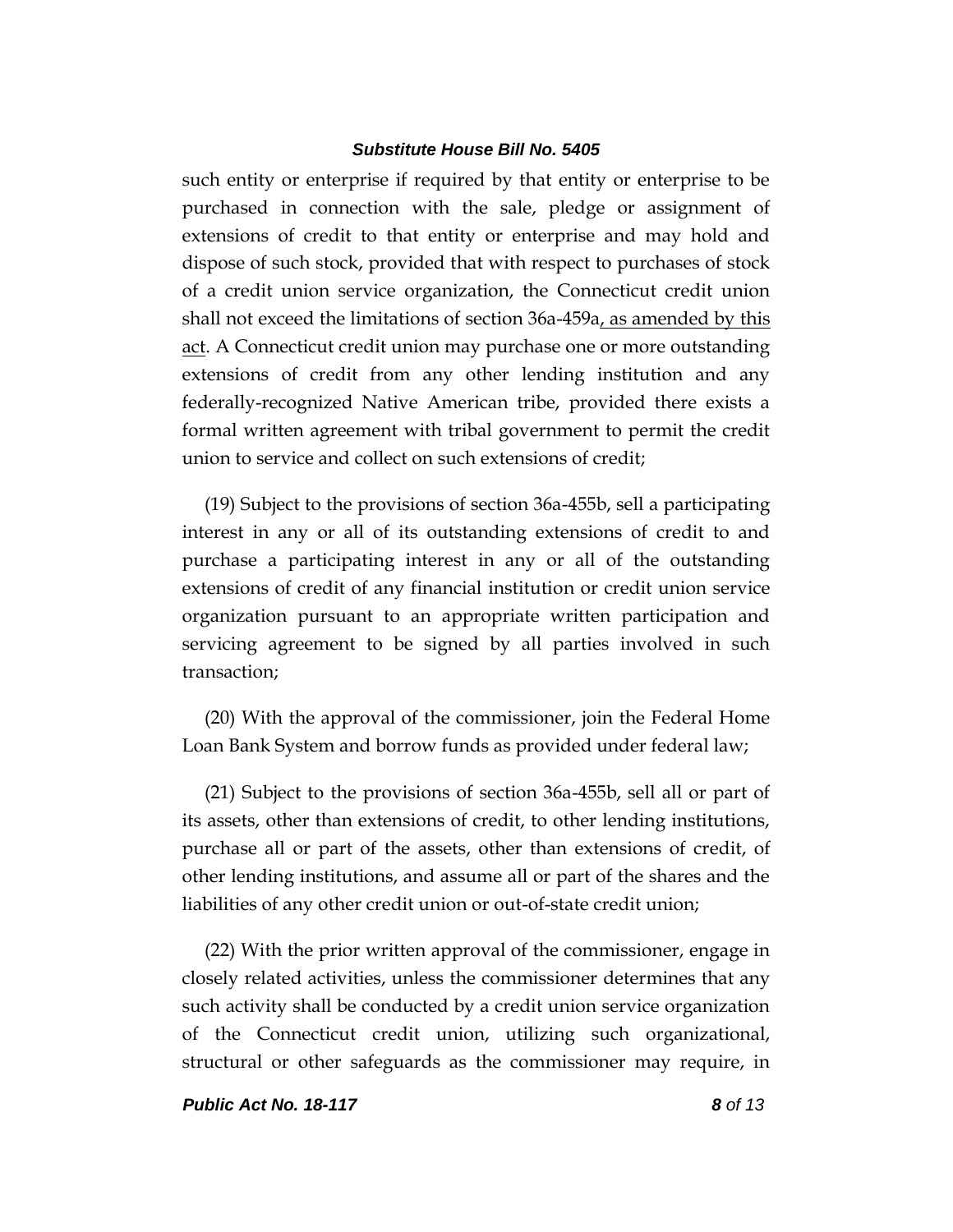order to protect the Connecticut credit union from exposure to loss. As used in this subdivision, "closely related activities" means those activities that are closely related, convenient and necessary to the business of a Connecticut credit union, are reasonably related to the operation of a Connecticut credit union or are financial in nature including, but not limited to, business and professional services, data processing, courier and messenger services, credit-related activities, consumer services, services related to real estate, financial consulting, tax planning and preparation, community development activities, or any activities reasonably related to such activities;

(23) **[**With the approval of the commissioner, engage**]** Engage in any activity that a federal credit union or out-of-state credit union may be authorized to engage in under state or federal law, **[**. The application for such approval shall be in writing and**]** provided the Connecticut credit union file with the commissioner prior written notice of its intention to engage in such activity. Such notice shall include a description of the activity, a description of the financial impact of the activity on the Connecticut credit union, citation of the legal authority to engage in the activity under state or federal law, a description of any limitations or restrictions imposed on such activity under state or federal law, and any other information that the commissioner may require. The Connecticut credit union may engage in any such activity unless the commissioner **[**shall approve or disapprove**]** disapproves such activity not later than thirty days after the **[**application**]** notice is filed. **[**is complete.**]** The commissioner may **[**impose any limitations or conditions**]** adopt regulations in accordance with chapter 54 to ensure that any such activity is conducted in a safe and sound manner with adequate consumer protections. The provisions of this subdivision do not authorize a Connecticut credit union or a Connecticut credit union service organization to sell title insurance.

Sec. 5. Subsection (a) of section 36a-457b of the 2018 supplement to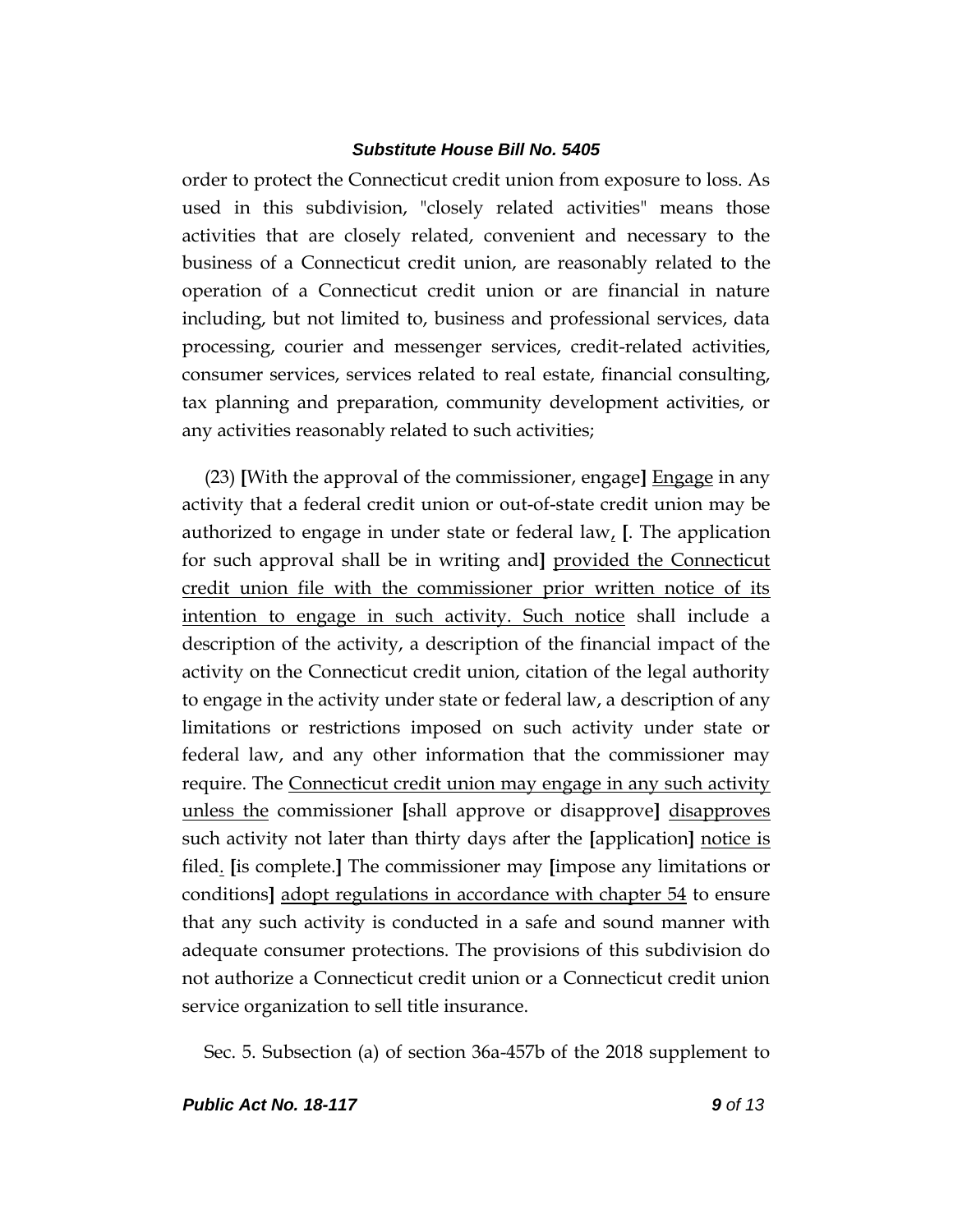the general statutes is repealed and the following is substituted in lieu thereof (*Effective October 1, 2018*):

(a) Subject to the requirements of this section, a Connecticut credit union may make one or more mortgage loans to its members. As used in this section, the term "mortgage loan" means a closed-end loan or line of credit secured wholly or substantially by a lien on or interest in real estate, including a leasehold interest, and which is secured by a one-to-four family residence that is **[**the primary**]** used as a personal residence of a member. **[**or by any other real estate provided the aggregate of the loans made by the credit union to such mortgagor that are secured by such other real estate do not exceed fifty thousand dollars.**]** As used in this section and section 36a-458a, the term "real estate" includes land and any structure and other improvement or equipment that is permanently attached to such land or structure. The term "mortgage loan" shall not include a member business loan, as defined in section 36a-458a.

Sec. 6. Subsection (c) of section 36a-459a of the general statutes is repealed and the following is substituted in lieu thereof (*Effective October 1, 2018*):

(c) A Connecticut credit union may invest its funds, which are not committed to loans to members in: (1) Securities, obligations, or other instruments of, or issued by, or fully guaranteed as to principal and interest by the United States or any of its agencies or instrumentalities, or in any trusts established for investing directly or collectively in such instruments; (2) general obligations and revenue obligations of any state or territory of the United States, or any political subdivision thereof, provided such obligations are rated in the three highest rating categories by a rating service of such obligations recognized by the commissioner and no more than ten per cent of total assets may be invested in any one issuer; (3) obligations or other instruments or securities of the Student Loan Marketing Association; (4) federal funds,

*Public Act No. 18-117 10 of 13*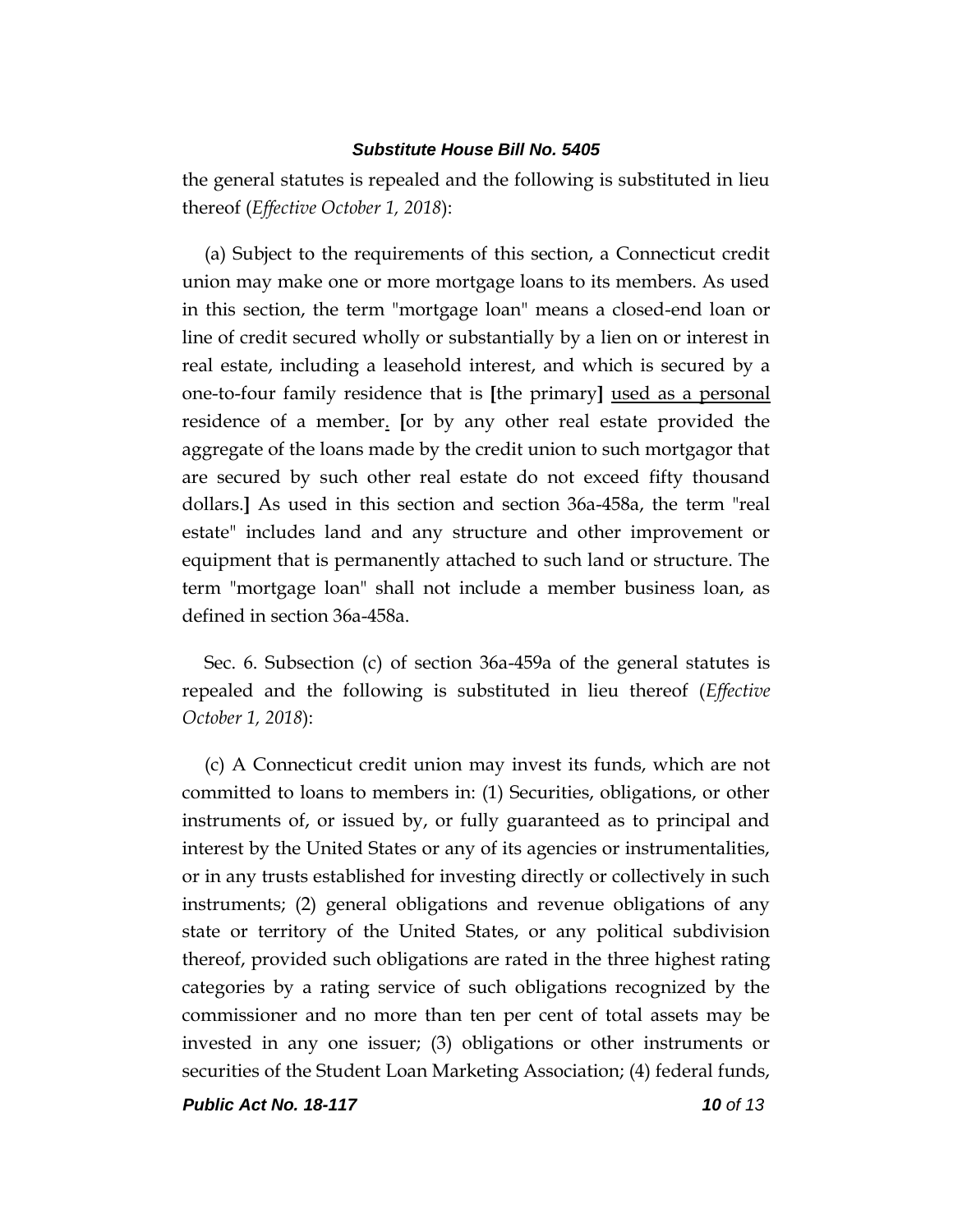shares, share certificates or other share deposits of any other Connecticut credit union, federal credit union or out-of-state credit union whose share accounts or deposits are insured by the National Credit Union Administration, or its successor agency; (5) loans not exceeding twenty per cent of the lending credit union's total assets to any other Connecticut credit union, federal credit union or out-of-state credit union; (6) federal funds of or deposit accounts with a Connecticut bank, federal bank or out-of-state bank the accounts of which are insured by the Federal Deposit Insurance Corporation or its successor agency; (7) shares of, deposits with or loans to any federal reserve bank or any central liquidity facility established under state or federal law; (8) shares of, deposits with or loans to any corporate Connecticut credit union, corporate federal credit union or corporate out-of-state credit union; (9) shares of stock or obligations of or loans to a national or state credit union association or credit union corporation of which the credit union is a member, provided such investment does not constitute a controlling interest in such association or corporation or does not in the aggregate exceed one per cent of the total assets of the credit union; (10) real estate and improvements thereon, furniture, fixtures and equipment for the present or future use of the Connecticut credit union, provided such investment may not in the aggregate exceed **[**five**]** twenty per cent of the total assets of the Connecticut credit union without the written approval of the commissioner; (11) debt mutual funds and equity mutual funds, provided the portfolios of such mutual funds consist solely of investments described in subdivisions (1) to (3), inclusive, of this subsection; (12) fixed or variable rate asset-backed securities, collateralized mortgage obligations and real estate mortgage investment conduits, except stripped mortgage-backed securities, residual interests, mortgage servicing rights, commercial mortgage related securities or small business-related securities; (13) money market funds rated in the three highest rating categories by a rating service of such funds recognized by the commissioner; (14) repurchase

*Public Act No. 18-117 11 of 13*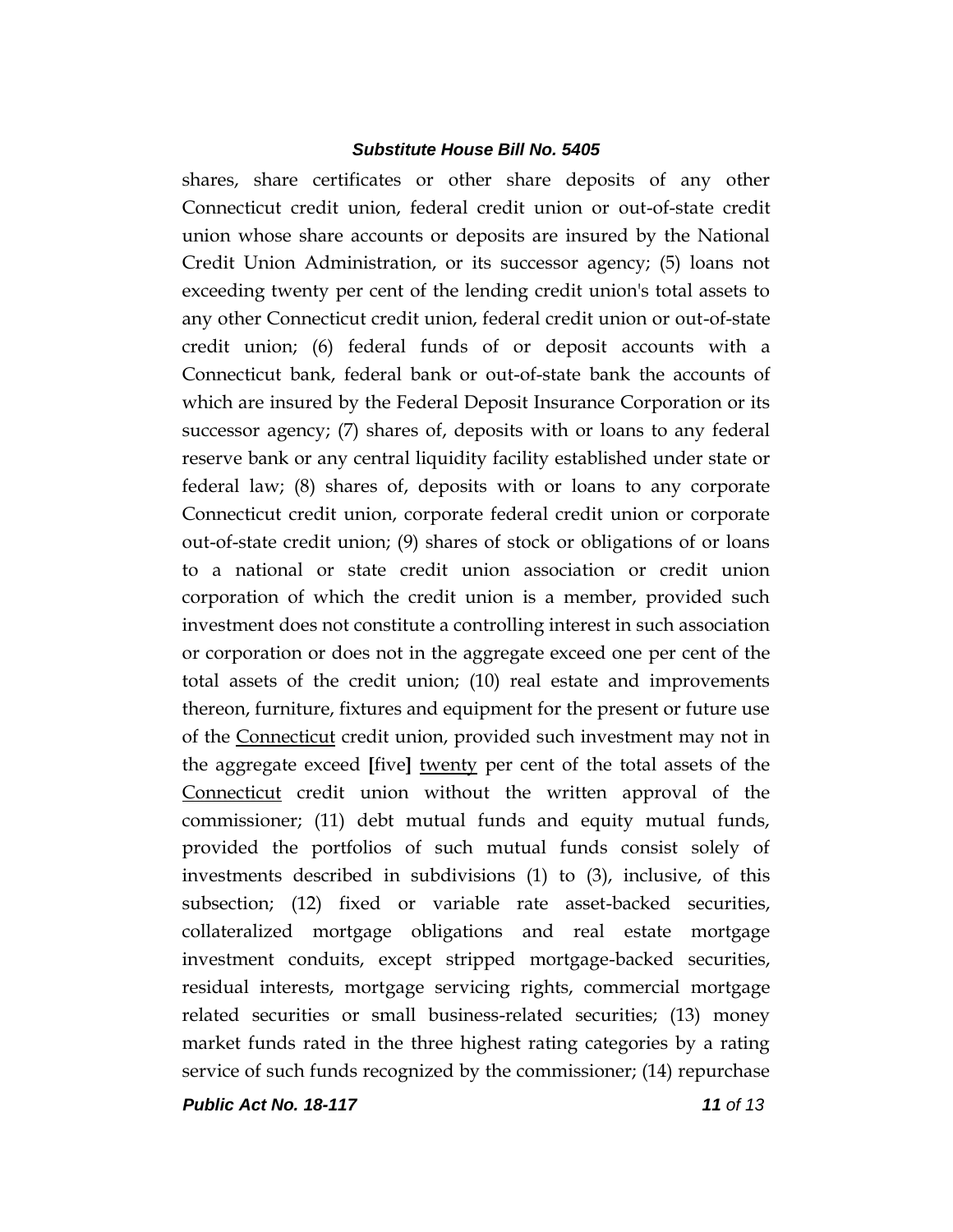agreements and reverse repurchase agreements provided (A) the underlying securities are legal investments for Connecticut credit unions, (B) the Connecticut credit union receives a daily assessment of the market value of the underlying securities, including accrued interest, and maintains an adequate margin that reflects a risk assessment of the underlying securities and the term of the agreement, and (C) the Connecticut credit union has entered into signed contracts with all approved counterparties; and  $(15)$  Yankee dollar deposits, Eurodollar deposits, banker's acceptances, deposit notes and bank notes with original weighted average maturities of less than five years and issued by a Connecticut bank, federal bank or out-of-state bank.

Sec. 7. Subsection (a) of section 36a-457a of the general statutes is repealed and the following is substituted in lieu thereof (*Effective October 1, 2018*):

(a) **[**A**]** At least once a year, the governing board of each Connecticut credit union shall adopt **[**and implement**]** a written loan policy **[**that requires**]** governing loans made pursuant to sections 36a-457a to 36a-458a, inclusive, as amended by this act. The governing board of each Connecticut credit union shall develop and implement internal controls that are reasonably designed to ensure compliance with such loan policy. The loan policy shall require written applications for all extensions of credit **[**, and addresses**]** and address the categories and types of secured and unsecured extensions of credit offered by the credit union, the manner in which mortgage loans, member business loans and insider loans will be made and approved, underwriting guidelines and collateral requirements, and, **[**which addresses,**]** in accordance with safety and soundness, acceptable standards for title review, title insurance and appraiser qualifications, procedures for the approval and selection of appraisers, appraisal and evaluation standards, and the credit union's administration of the appraisal and evaluation process. The commissioner may review a Connecticut credit

*Public Act No. 18-117 12 of 13*